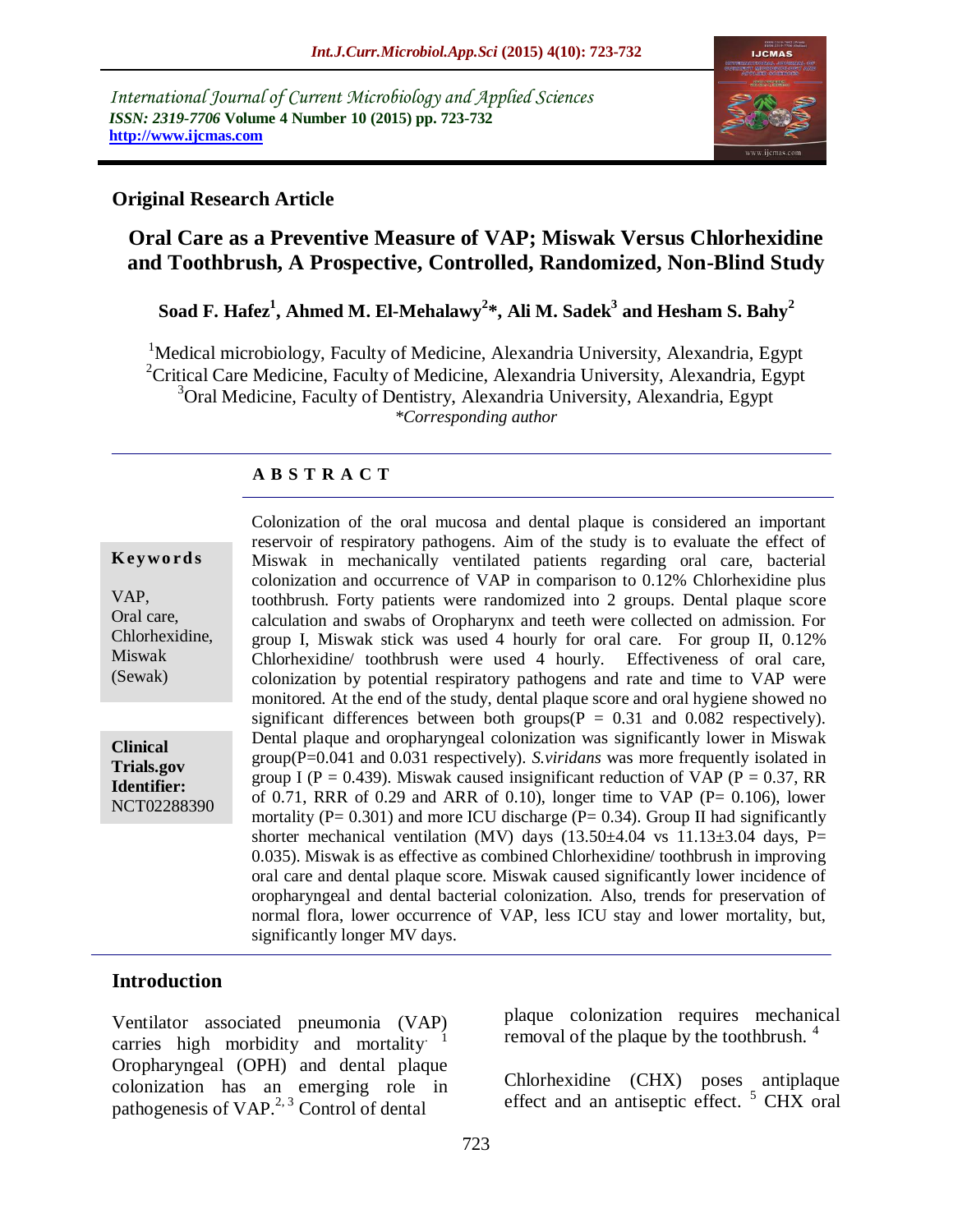care showed significant reduction of VAP in cardiac surgery patients,<sup>6</sup> however, subsequent trials did not show consistent benefit.<sup>7, 8</sup> Moreover, there is no difference in mortality, duration of mechanical ventilation (MV) or intensive care unit  $(ICU)$  stay. $9$  CHX was at times associated with adverse effects including the risk of emergence of resistant strains.<sup>10-12</sup> Natural therapies would ideally reduce plaque levels without affecting the overall biological equilibrium within the oral cavity. $13$ 

Miswak, the twig of Arak (Salvadora perscia) tree, is commonly used for oral hygiene in Middle East and Africa. Miswak is composed of a compact group of minute natural fibres that represent a natural toothbrush.<sup>14</sup> Miswak contains several natural chemical compounds essential for good oral and dental hygiene together with bactericidal and antiseptic effects.<sup>15</sup> Miswak was proven effective for oral hygiene in ambulant people and was even WHO recommended. 16-18

The aim of this study was to evaluate the role of Miswak for oral hygiene in mechanically ventilated patients and its effect on dental plaque and OPH colonization, and the subsequent effect on the occurrence of VAP in comparison to toothbrush with 0.12% Chlorhexidine mouth wash.

## **Patients and Methods**

The study protocol was approved by the Faculty of Medicine local ethical committee, reference number 010102. The study included 40 mechanically ventilated patients admitted, between July 2007 and May 2008, to the Critical Care Medicine department, Alexandria University, Egypt. The patients were randomized into 2 groups by the conventional method of randomization according to day of admission.

On admission, clinical examination included assessment of disease severity by Acute Physiology and Chronic Health Evaluation  $(APACHE II)$  scoring system, <sup>19</sup> oral and dental examinations and dental plaque score calculation.<sup>20</sup>

The preventative VAP bundle was applied to both groups including elevation of the head of the bed, daily "sedation vacations" and minimal dose, daily assessment of readiness to extubate, peptic ulcer prophylaxis, deep venous thrombosis prophylaxis, and oral rather than nasal route for gastric and endotracheal tubes.

For group I, patient's teeth were brushed 4 hourly using a Miswak stick after scraping of half an inch bark from the stick end then Miswak tip was compressed to make it brush like. The end was refreshed daily. For group II, the patient's teeth were brushed 4 hourly using a toothbrush with 0.12% Chlorhexidine. The toothbrush was boiled for one minute every day. For both groups, buccal and lingual surfaces of teeth were brushed in direction away from gingival margin, the patient's tongue was brushed when possible and lip moisturizer was applied as needed.

Patients were monitored for the efficacy of oral care in term of plaque score and halitosis. Colonization of trachea, OPH, and dental plaque by potential respiratory pathogens (PRPs) as *Staphylococcus aureus*, *Pseudomonas, Klebsiella, Proteus, Acinetobacter and E. coli* species was identified by culturing of OPH swab, dental swab and endotracheal tube aspirate (ETA) on inclusion into the study and every 4 days thereafter till ICU discharge, 3 weeks of ICU stay, or death. Secondary endpoints included time to VAP and its incidence, duration of MV, ICU discharge, and mortality rate. No patients were lost to follow-up, discontinued intervention or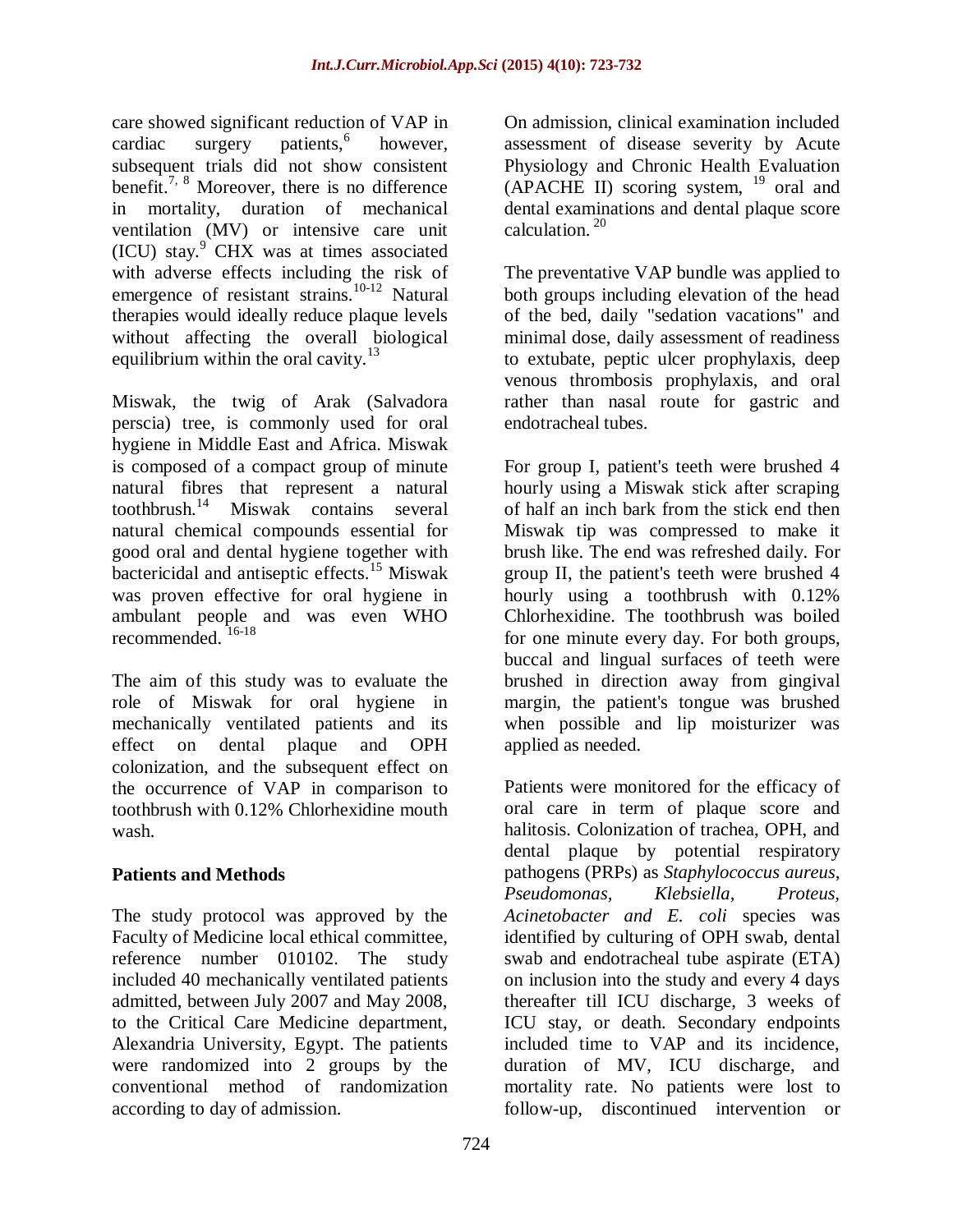excluded from analysis.

VAP was diagnosed when patient developed; new and/or progressive infiltrates in chest radiograph plus two or more of the following; leucocytosis  $\geq$ 12000/mm<sup>3</sup> or leucopenia  $\leq 4000c/mm^3$ , fever >  $38^{\circ}$ C or hypothermia <  $36^{\circ}$ C, or mucopurulent secretion. The clinically diagnosed VAP was confirmed by quantitative ETA at a cut off value  $\geq$ 10<sup>5</sup>colony forming unit (cfu) /ml.

## **Statistical analysis**

Using Epi Info 7 software at 95% confidence interval and 80% power with experimental to control group equal one and estimated outcome among control group of 50% (based on our previous unpublished data), the minimum sample size was 15 for each group. The results were analyzed using SPSS version 19. Frequency and percentage were utilized for description. Chi-square test was applied to test for the association and/or difference between the two groups.

#### **Results and Discussion**

At the time of inclusion, both groups were comparable as regard age, gender, APACHE II score, Glasgow coma scale (GCS), smoking, chronic health diseases, oral hygiene, dental plaque index score, and baseline cultures (table 1). As well, the indications for MV and compliance to VAP bundle throughout study period showed no significant differences.

## **Dental plaque index score and oral hygiene**

At the end of study, the dental plaque index significantly decreased in both groups without intergroup significant differences. Similarly, there was significant improvement of oral hygiene in both groups

between admission and the end of the study without significant difference between either group (tables 2, 3).

On the day of admission, three patients had bacterial colonization in each group. The consequently developed colonization was significantly lower and delayed among group I patients. Comparing the overall isolated PRPs from dental, OPH, and ETA samples in both groups, this variance was of highly significance ( $\chi$ 2=30.09, p<0.001). Studying isolated dental or OPH colonization was still significant  $(\gamma 2=13.12, \text{ df}=6,$  $p=0.041$ and $\gamma$ 2=13.84, df=6, p=0.031 respectively). However, isolated tracheal colonization was of insignificant difference  $(\chi 2=1.81, df=5, p=0.875)$ . On contrary, throughout the study period, *S.viridans* was isolated from dental and OPH swabs more frequently and declined less steadily among group I ( $\gamma$ 2=0.6, p=0.439) table 4.

VAP started later in group I, moreover, Miswak insignificantly reduced the risk of VAP, relative risk (RR) of 0.71, relative risk reduction (RRR) of 0.29 and absolute risk reduction (ARR) of 0.10. Despite significantly longer duration of MV in Miswak group, there was a trend towards favorable outcome in the form of more ICU discharge and lower mortality (table 5).

The present study displayed bad oral hygiene and plaque index score at time of ICU admission. In agreement, Jones et al <sup>21</sup> reported greater than 73% mean dental plaque coverage on day 1in mechanically ventilated adults. The present study denoted that Miswak and combined CHX/ toothbrush were effective tools for oral hygiene and control of plaque score. Likewise, Al-Otaibi et al  $2^2$  found the Miswak to be more effective than toothbrush for reducing plaque and gingivitis when preceded by professional instructions.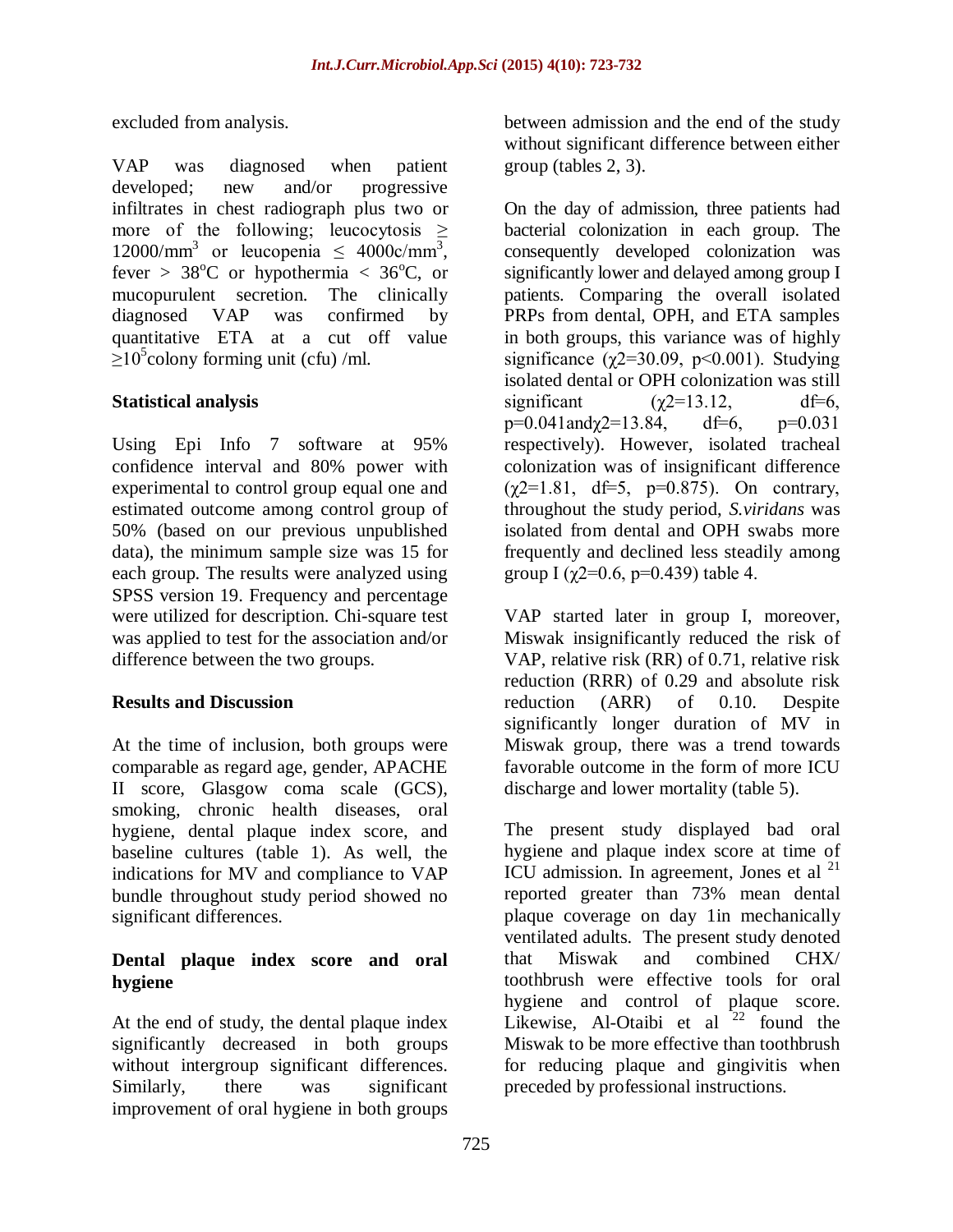|                                    | <b>Group I</b>     | <b>Group II</b>   | T     | ${\bf P}$ |
|------------------------------------|--------------------|-------------------|-------|-----------|
| Age (years) mean $\pm$ SD          | $38.10 \pm 19.759$ | 45.65±19.381      | 1.488 | 0.230     |
| Gender $(\% )$                     |                    |                   |       |           |
| Male                               | 45                 | 40                | 0.102 | 0.5       |
| Female                             | 55                 | 60                |       |           |
| <b>APACHE II</b> ( $Mean \pm SD$ ) | $16.8 \pm 5.053$   | $17.56 \pm 5.675$ | 1.68  | 0.21      |
| $GCS$ (Mean $\pm$ SD)              | 12.40±4.057        | $9.70 \pm 5.302$  | 1.771 | 0.78      |
| Smokers (%)                        | 45                 | 50                | 2.66  | 0.264     |
| Chronic health disease (%)         |                    |                   |       |           |
| <b>COPD</b>                        | 25                 | 30                |       | 0.12      |
| <b>DM</b>                          | 25                 | 20                |       | 0.31      |
| Renal failure                      | 25                 | 20                |       | 0.29      |
| Hepatic failure                    | 15                 | 10                |       | 0.31      |
| Dental plaque index score (%)      |                    |                   |       |           |
| 1                                  | 40                 | 10                |       |           |
| $\overline{2}$                     | 20                 | 35                |       | 0.085     |
| $\overline{3}$                     | 40                 | 55                |       |           |
| Oral hygiene (%)                   |                    |                   |       |           |
| Accepted                           | 10                 | 15                |       | 0.084     |
| Bad                                | 90                 | 85                |       |           |
| <b>Tracheal colonization (No)</b>  | $\overline{2}$     | 3                 |       | 0.50      |
| Dental swabs (No)                  |                    |                   |       |           |
| S. viridans                        | 19                 | 20                |       |           |
| Klebsiella                         | 3                  | $\mathbf{2}$      |       | 0.75      |
| Candida                            | $\overline{2}$     | $\overline{2}$    |       |           |
| Pseudomonas                        | 1                  | $\overline{0}$    |       |           |
| Oropharyngeal swabs (No)           |                    |                   |       |           |
| S. viridans                        | 19                 | 19                |       |           |
| Klebsiella                         | $\overline{c}$     | 3                 |       | 0.36      |
| Candida                            | $\overline{2}$     | $\overline{2}$    |       |           |

**Table.1** Basic characteristic of both groups on inclusion

GCS, Glasgow coma scale; COPD, chronic obstructive pulmonary disease; DM, diabetes mellitus; *S. viridans.Streptococcus viridans*.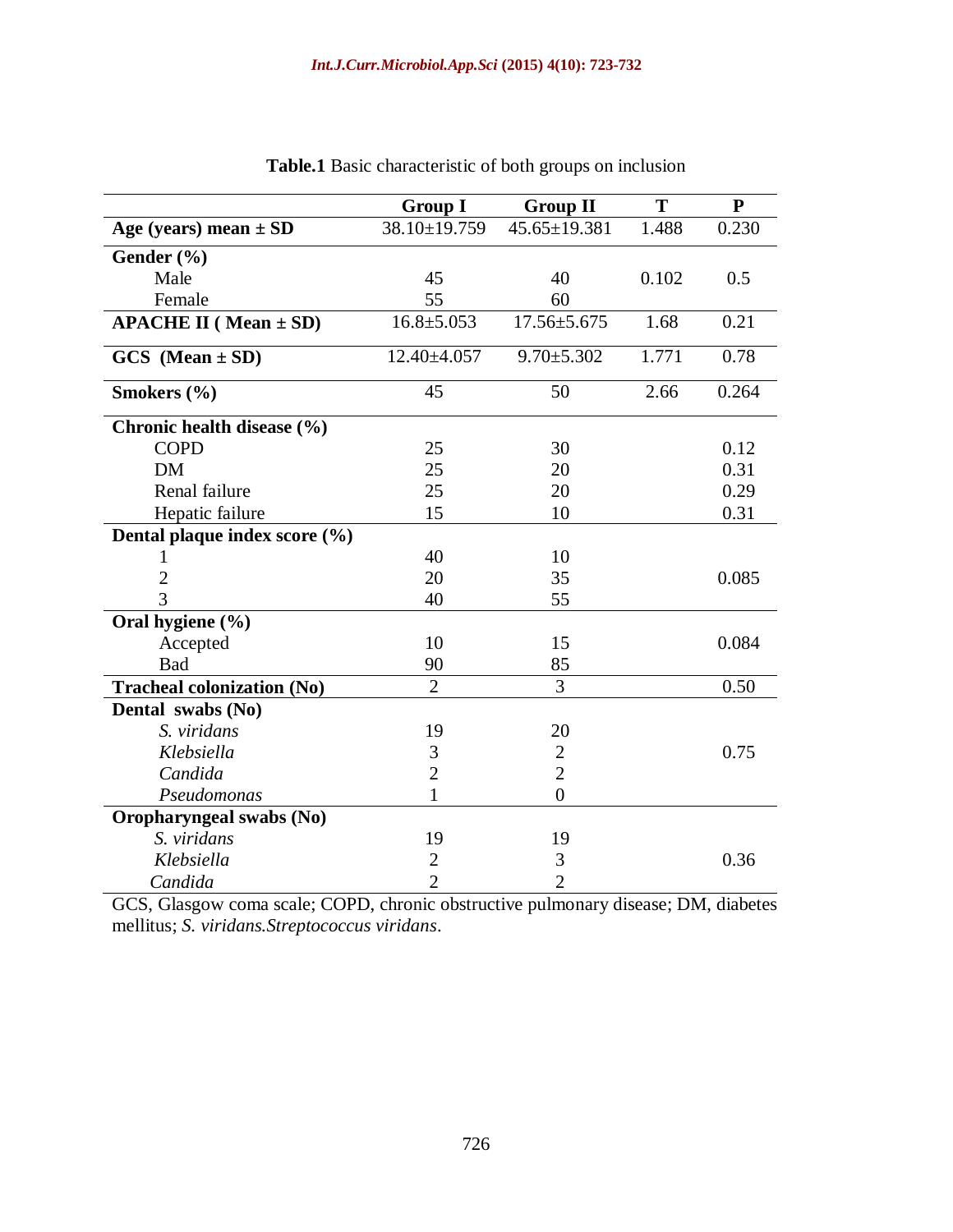|              | <b>Group I</b> |               |     | <b>Group II</b> |       |
|--------------|----------------|---------------|-----|-----------------|-------|
|              | No.            | $\frac{6}{6}$ | No. | $\frac{6}{6}$   |       |
| On admission |                |               |     |                 |       |
|              | O              | 40            | ി   | 10              |       |
|              |                | 20            |     | 35              | 0.085 |
|              |                | 40            |     | 55              |       |
| At the End   |                |               |     |                 |       |
|              | 16             | 80            | 14  | 70              |       |
|              |                | 15            | 4   | 20              | 0.31  |
|              |                |               |     | 10              |       |
| P            | $0.001*$       |               |     | $0.001*$        |       |

**Table.2** Comparison between both groups regarding dental plaque index score on admission and at the end of the study

**Table.3** Comparison between both groups regarding oral hygiene on admission and at the end of the study

|              |           | <b>Group I</b> |           | <b>Group II</b> | Р     |
|--------------|-----------|----------------|-----------|-----------------|-------|
|              | No.       | $\frac{6}{6}$  | No.       | $\frac{6}{6}$   |       |
| On admission |           |                |           |                 |       |
| Accepted     | っ         | 10             |           | 15              | 0.084 |
| <b>Bad</b>   | 18        | 90             |           | 85              |       |
| At the end   |           |                |           |                 |       |
| Accepted     | 20        | 100            | 19        | 95              | 0.082 |
| Bad          |           |                |           |                 |       |
| P            | $0.0001*$ |                | $0.0001*$ |                 |       |

**Table.4** Comparison between both groups as regard results of culture of dental swab, oropharyngeal swab and endotracheal aspirate throughout the study period in both groups

|                    | <b>Group I</b> |            |            | <b>Group II</b> |             |             |
|--------------------|----------------|------------|------------|-----------------|-------------|-------------|
| Microorganism      | <b>Dental</b>  | <b>OPH</b> | <b>ETA</b> | <b>Dental</b>   | <b>OPH</b>  | <b>ETA</b>  |
|                    | No. (%)        | No. (%)    | No. (%)    | No. (%)         | No. $(\% )$ | No. (%)     |
| S.viridans         | 42 (32.5)      | 44(34.1)   | 0(0.0)     | 30 (10.98)      | 24 (8.79)   | 0(0.0)      |
| K. pneumoniae      | 5(3.8)         | 5(3.8)     | 2(1.55)    | 9(3.29)         | 7(2.56)     | 9(3.29)     |
| <b>Pseudomonas</b> | 1(0.77)        | 1(0.77)    | 3(2.3)     | 10(3.66)        | 6(2.19)     | 6(2.19)     |
| Candida            | 6(4.65)        | 9(6.97)    | (0.77)     | 7(2.56)         | 8(2.93)     | 1(0.36)     |
| <b>Proteus</b>     | 1(0.77)        | 0(0.0)     | (0.77)     | 3(1.09)         | 4(1.44)     | 2(0.71)     |
| <b>OSSA</b>        | 1(0.77)        | 3(1.09)    | (0.77)     | 3(1.09)         | 4(1.44)     | 1(0.36)     |
| <b>ORSA</b>        | 1(0.77)        | (0.77)     | (0.77)     | 3(1.09)         | 2(0.71)     | (1.44)<br>4 |

OPH, oropharyngeal; ETA, endotracheal aspirate; *OSSA*, Oxacillin sensitive *S. aurous*; *ORSA*, Oxacillin resistant *S. aurous*.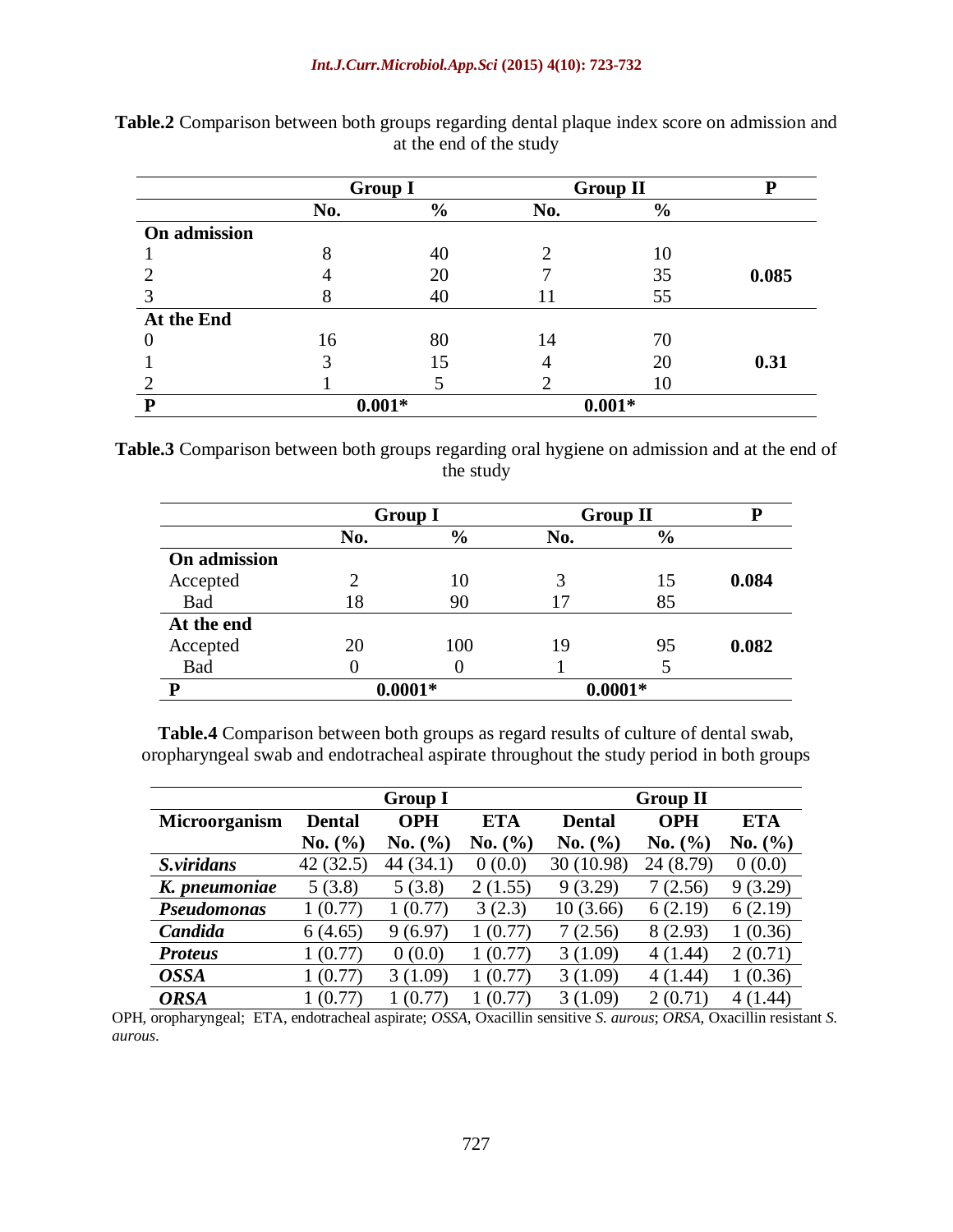|                              | <b>Group I</b>   | <b>Group II</b>  | ${\bf P}$ |
|------------------------------|------------------|------------------|-----------|
| <b>ICU</b> discharge         |                  |                  |           |
| N <sub>0</sub>               | 13               | 9                | 0.34      |
| $\%$                         | 65               | 45               |           |
| <b>Duration of MV (days)</b> |                  |                  |           |
| $mean \pm SD$                | $13.50 \pm 4.04$ | $11.13 \pm 3.04$ | $0.035*$  |
| <b>Incidence of VAP</b>      |                  |                  |           |
| N <sub>o</sub>               | 5                | 7                | 0.37      |
| $\%$                         | 25               | 35               |           |
| Time to VAP (days)           |                  |                  |           |
| Range                        | $8 - 13$         | $4 - 12$         |           |
| $mean \pm SD$                | $10.50 \pm 2.38$ | $9.13 \pm 2.95$  | 0.106     |
| <b>Mortality</b>             |                  |                  |           |
| N <sub>o</sub>               | 7                | 11               | 0.301     |
| $\%$                         | 35               | 55               |           |

**Table.5** Comparison between the two studied groups regarding outcome

As well, Batwa et  $al^{23}$  described that Miswak was as effective as a toothbrush for reducing plaque on buccal teeth surfaces. Other studies reported the Miswak extract to improve gingival and bleeding indices. 24, 25

Darout et al  $^{26}$  noted that the periodontal status of Miswak Sudanese users is better than that of toothbrush users. In contrary, Norton and Addy  $^{27}$  studied the oral hygiene and gingival health of adult Ghanaians who used chewing sticks, toothbrushes, or a combination of both.

Plaque and gingivitis scores were higher in the chewing stick users. However, they attributed this result to the difference in gender as men had poorer oral hygiene and gingival health than women.

The present study denoted higher incidence of colonization by PRPs especially gram negative bacteria (GNB) in CHX group compared to Miswak. In agreement, several studies reported lower efficacy of CHX against GNB. Scannapieco et al<sup>28</sup> compared 0.12 % CHX to placebo controlin mechanically ventilated patients. The total

number of cfu's recovered from dental plaque as *enterics*, *Pseudomonas* and *Acinetobacter* were not reduced by CHX at any time point. But, *S. aureus* was significantly reduced. Pedreira et  $al^{29}$ reported that 0.12% CHX was not superior to routine oral care in in mechanically ventilated children in term of normal flora or colonization when *A. baumannii*, *P.aeruginosa*, *K. pneumoniae*, and *Enterobacter* species were the predominant pathogens.

In another study, Koeman et al  $30$  compared CHX, CHX/ Colistin (CHX/COL), to placebo. CHX/COL provided significant reduction in OPH colonization with both gram-positive and GNB, whereas CHX mostly affected gram-positive bacteria. As noted by Koljalg et al,  $31$  GNB resistant to ciprofloxacin, imipenem, cefotaxime, ceftazidime, gentamicin and aztreonam appeared to have increased CHX resistance.

Again, Fourrier et al  $32$  studied gingival and dental plaque decontamination with a 0.2% CHX gel versus placebo in 228 mechanically ventilated patients. Highly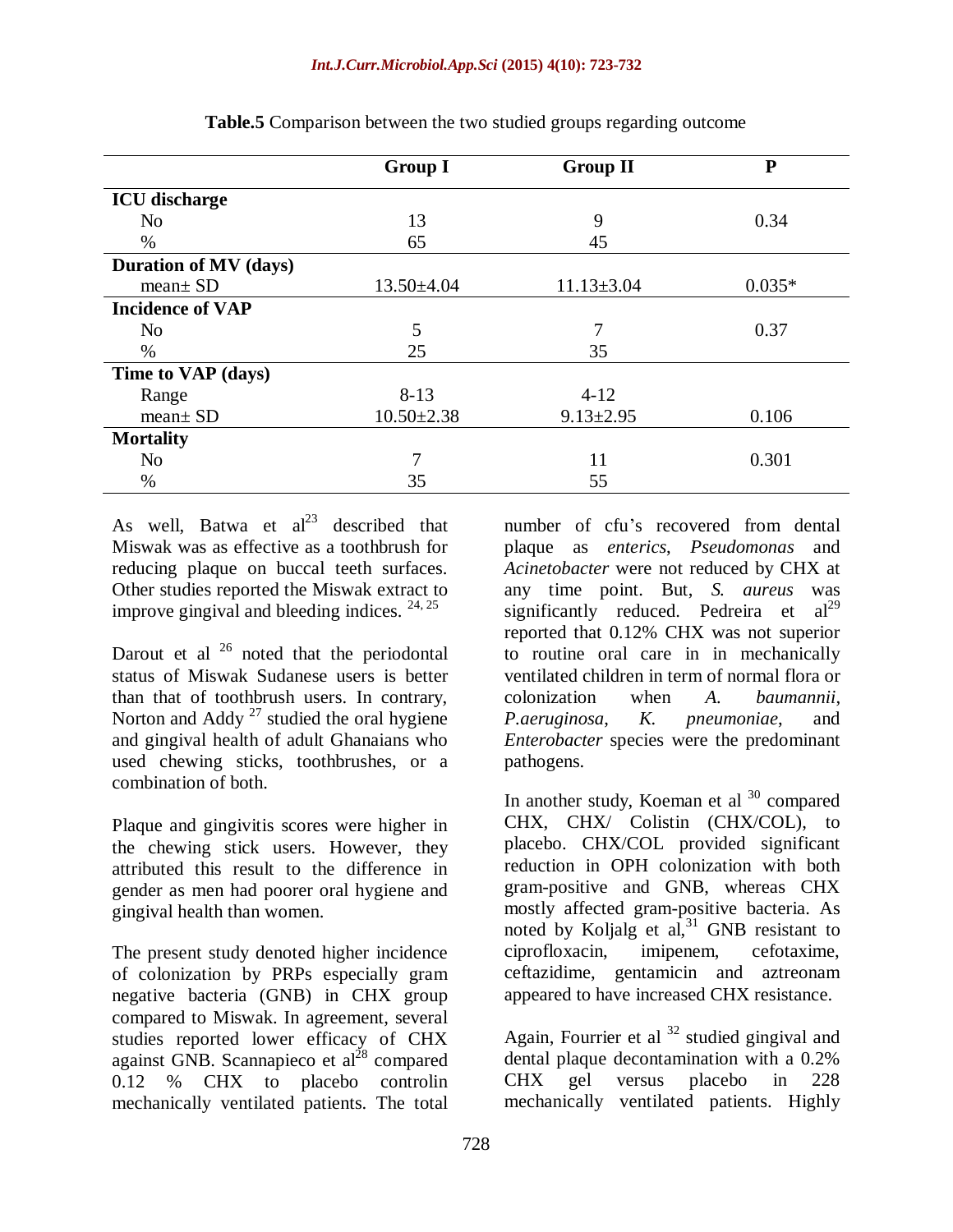resistant *Pseudomonas*, *Acinetobacter*, and *Enterobacter* species were not eradicated by CHX.

[Chelli-Chentouf](http://www.ncbi.nlm.nih.gov/pubmed?term=Chelli-Chentouf%20N%5BAuthor%5D&cauthor=true&cauthor_uid=22963838) et al  $33$  described a strong in vitro and in vivo antimicrobial effect of Miswak methanolic extract against (*Staphylococcus, Streptococcus, Escherichia and Lactobacillus* species) identified from oral cavity of school children. Miswak extract more significantly inhibited the growth of GNB than Gram positive ones.

Superiority of Miswak against GNB colonization noted in the present study can be partly explained by the relative preservation of normal flora *S. viridans*. However, this relative preservation cannot be attributed to lower efficacy of Miswak against gram positive bacteria since both *OSSA* and *ORSA* were isolated at lower rate in Miswak group.

Todar<sup>34</sup> specified that the normal flora occupy available colonization sites, compete for nutritional substances and produce inhibitory substances which make it more difficult for nonindigenous microorganisms to become established.

Moeintaghavi et al  $35$  compared, in vitro, the antimicrobial activities of various concentrations of miswak extract and CHX mouth wash gainst *S. salivarius* and *S. sanguis*. They described higher efficacy of CHX compared to Miswak.

The only study of Miswak extract in mechanically ventilated patients was carried out by Khezri et al  $36 \text{ in a double blind}$ randomized trial in year 2011. Eighty patients were randomized into four groups; CHX 0.2 %, Matrica R (chamomile extracts) 10%, Persica TM 10% (contains three medicinal plants, Salvadora Persica, Yarrow and Mint), and normal saline. Immediately before and after mouth rinsing, saliva

samples were cultured for *S. aureus* and *S. pneumoniae.* The rate of bacterial colonies decreased after intervention in all groups. CHX was the most effective  $(p < 0.001)$ followed by PersicaTM (p: 0.008) and Matrica (p: 0.01).Other studies had found Miswak to be active against *S. aureus* and<sup>37</sup>*S. faecalis.*38, 39

In the present study, CHX group had significantly shorter mechanical ventilation days. However, Miswak was associated with an insignificant trend for better outcome in the form of VAP timing and occurrence, mortality, and ICU stay.

Fourrier et al <sup>32</sup> observed no differences in the incidence of VAP, mortality, and length of stay when compared 0.2% CHX gel versus placebo for gingival and dental plaque decontamination. Koeman<sup>30</sup> reported that the risk of VAP was significantly reduced in both treatment groups CHX and CHX/ COL compared with placebo, but, there were no differences in duration of mechanical ventilation, ICU stay, or ICU survival. Shi et al  $40$  conducted a Cochrane Systematic Review that revealed reduction of VAP incidence in adult patients without change in mortality, ICU stay or mechanical ventilation days. However, the children population did not show even a difference in VAP.

In conclusion, using Miswak stick, our clinical study is unique. One cannot always generalize in vitro results to the in vivo situation. Besides, extract may not be equivalent to the crude natural plant product especially it for sure will lack the brushing effect.

Poor oral hygiene and high plaque index scores are common among critically ill patients on ICU admission. In this regard, Miswak was not inferior to the combined effect of 0.12% CHX/ toothbrush. Miswak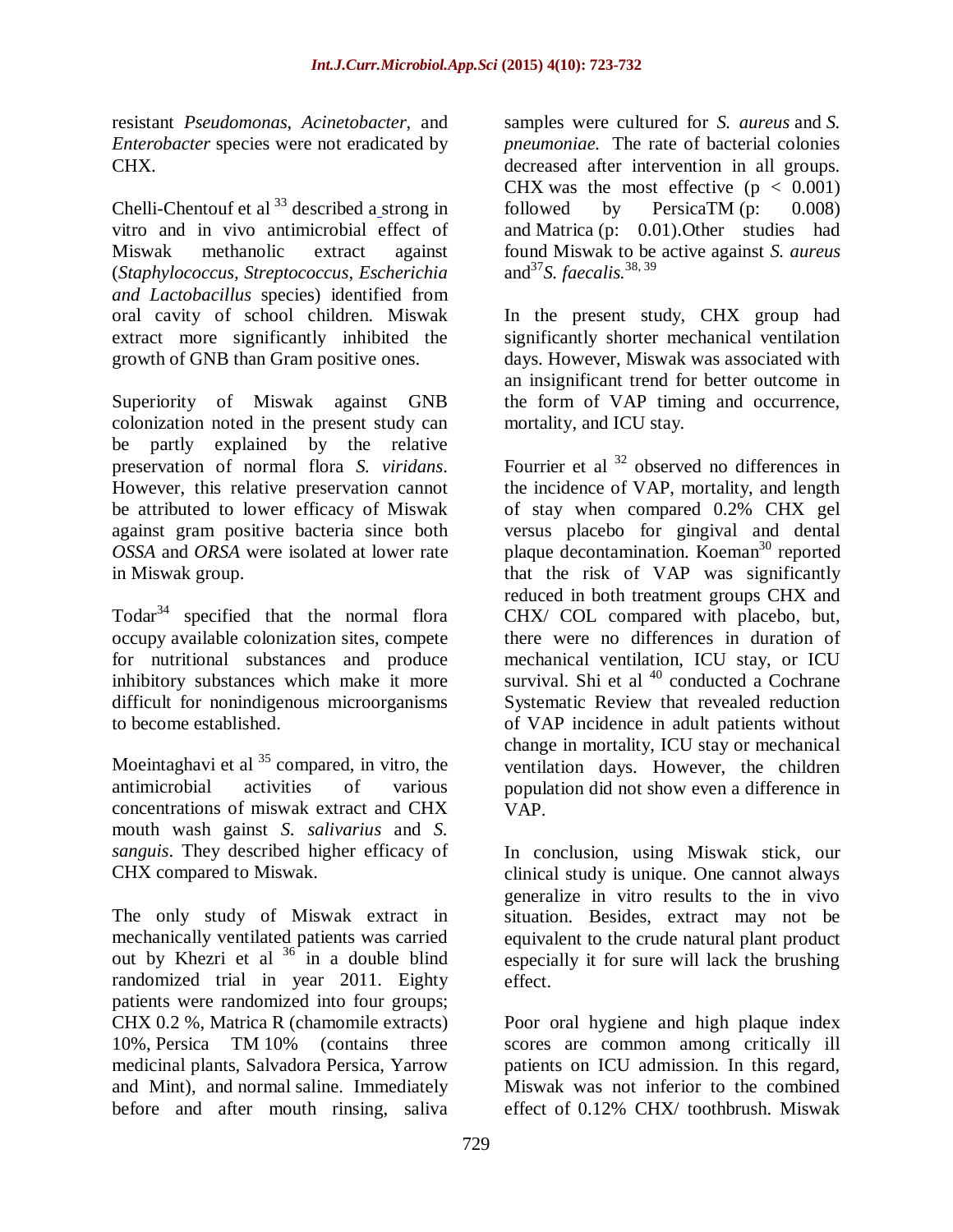was significantly superior to CHX/ toothbrush in term of dental and OPH colonization by PRPs. Miswak was associated with a trend for preservation of normal dental and OPH*S. viridans* flora, reduced occurrence of VAP, a longer time to VAP, lower ICU stay and mortality rate. CHX was associated with a significantly shorter mechanical ventilation days.

#### **Acknowledgement**

The authors thank the physicians and nursing staff of the Critical Medicine department.

#### **Reference**

- 1) Muscedere JG, Martin CM, Heyland DK. The impact of ventilatorassociated pneumonia on the Canadian health care system.*J Crit Care* 2008; 23(1):5-10.
- 2) [CDC Guideline for prevention of](http://www.cdc.gov/mmwr/preview/mmwrhtml/00045365.htm)  [nosocomial pneumonia.](http://www.cdc.gov/mmwr/preview/mmwrhtml/00045365.htm) *MMWR* 1997; 46 [\(No. RR-1\).](http://www.cdc.gov/mmwr/preview/mmwrhtml/00045365.htm)
- 3) Heo SM, Haase EM, Lesse AJ, Gill SR, Scannapieco FA. Genetic relationships between respiratory pathogens isolated from dental plaque and bronchoalveolar lavage fluid from patients in the intensive care unit undergoing mechanical ventilation.*Clin Infect Dis* 2008; 47(12):1562-70.
- 4) Needleman IG, Hirsch NP, Leemans M, *et al*. Randomized controlled trial of tooth brushing to reduce ventilator-associated pneumonia pathogens and dental plaque in a critical care unit.*J Clin Periodontol* 2011; 38(3): 246-52.
- 5) [Roberts](file:///D:\pubmed) N, [Moule](file:///D:\pubmed) P. Chlorhexidine and tooth-brushing as prevention strategies in reducing ventilator-

associated pneumonia rates. *[Nurs](file:///D:\sewakkkk\VI\Chlorhexidine%20and%20tooth-brushing%20as%20p...%20%5bNurs%20Crit%20Care.%202011%20Nov-Dec%5d%20-%20PubMed%20-%20NCBI.htm) Crit [Care](file:///D:\sewakkkk\VI\Chlorhexidine%20and%20tooth-brushing%20as%20p...%20%5bNurs%20Crit%20Care.%202011%20Nov-Dec%5d%20-%20PubMed%20-%20NCBI.htm)* 2011; 16(6): 295-302.

- 6) [Chlebicki](http://www.ncbi.nlm.nih.gov/pubmed?term=Chlebicki%20MP%5BAuthor%5D&cauthor=true&cauthor_uid=17205028) MP, [Safdar](http://www.ncbi.nlm.nih.gov/pubmed?term=Safdar%20N%5BAuthor%5D&cauthor=true&cauthor_uid=17205028) N. Topical chlorhexidine for prevention of ventilator-associated pneumonia: a meta-analysis. *Crit [Care](http://www.ncbi.nlm.nih.gov/pubmed/17205028) Med*2007; 35(2): 595-602.
- 7) [Zamora ZF.](file:///D:\pubmed) Effectiveness of oral care in the prevention of ventilator-associated pneumonia. Systematic review and meta-analysis of randomised clinical trials. *[Enferm](file:///D:\sewakkkk\VI\%5bEffectiveness%20of%20oral%20care%20in%20the%20preve...%20%5bEnferm%20Clin.%202011%20Nov-Dec%5d%20-%20PubMed%20-%20NCBI.htm) [Clin](file:///D:\sewakkkk\VI\%5bEffectiveness%20of%20oral%20care%20in%20the%20preve...%20%5bEnferm%20Clin.%202011%20Nov-Dec%5d%20-%20PubMed%20-%20NCBI.htm)* 2011; 21(6): 308-19.
- 8) Jácomo AD, Carmona F, Matsuno AK, Manso PH, Carlotti AP. Effect of oral hygiene with 0.12% chlorhexidine gluconate on the incidence of nosocomial pneumonia in children undergoing cardiac surgery. *Infect Control Hosp Epidemiol* 2011; 32(6): 591-6.
- 9) Li J, Xie D, Li A, Yue J. Oral topical decontamination for preventing ventilator-associated pneumonia: a systematic review and meta-analysis of randomized controlled trials. J Hosp Infect 2013; 84(4):283-93.
- 10) Quirynen M, Avontroodt P, Peeters W, Pauwels M, Coucke W, van Steenberghe D. Effect of different chlorhexidine formulations in mouthrinses on de novo plaque formation. J Clin Periodontol 2001; 28 (12):1127-36.
- 11) Fuangthong M, Julotok M,Chintana W, *et al*. Exposure of Acinetobacter baylyi ADP1 to the biocide chlorhexidine leads to acquired resistance to the biocide itself and to oxidants. *J Antimicrob Chemother* 2010: 66(2): 319-22.
- 12) [Thomas L,](file:///C:\pubmed) [Maillard JY,](file:///C:\pubmed) [Lambert](file:///C:\pubmed)  [RJ,](file:///C:\pubmed) [Russell AD.](file:///C:\pubmed) Development of resistance to chlorhexidine diacetate in *Pseudomonas aeruginosa* and the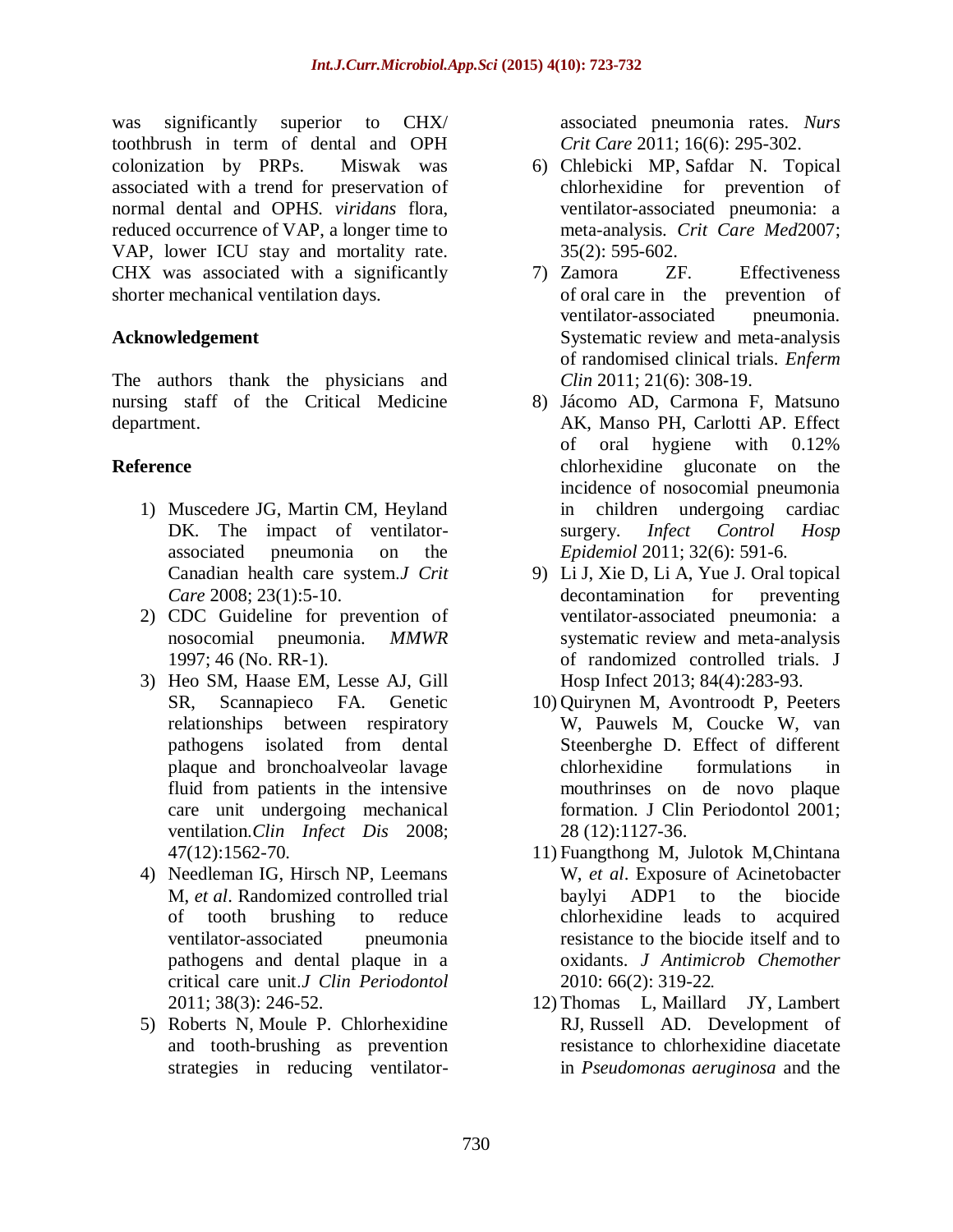effect of a "residual" concentration. *[J](file:///C:\Users\a\Desktop\RRRR\Development%20of%20resistance%20to%20chlorhexidine%20dia...%20%5bJ%20Hosp%20Infect.%202000%5d%20-%20PubMed%20-%20NCBI.htm)  [Hosp Infect](file:///C:\Users\a\Desktop\RRRR\Development%20of%20resistance%20to%20chlorhexidine%20dia...%20%5bJ%20Hosp%20Infect.%202000%5d%20-%20PubMed%20-%20NCBI.htm)* 2000; 46(4): 297-303.

- 13) [Allaker RP,](http://www.ncbi.nlm.nih.gov/pubmed?term=Allaker%20RP%5BAuthor%5D&cauthor=true&cauthor_uid=18804350) [Douglas CW.](http://www.ncbi.nlm.nih.gov/pubmed?term=Douglas%20CW%5BAuthor%5D&cauthor=true&cauthor_uid=18804350) Novel anti-microbial therapies for dental plaque-related diseases. *[Int](http://www.ncbi.nlm.nih.gov/pubmed?term=Novel%20anti-microbial%20therapies%20for%20dental%20plaque-related%20diseases.%20International%20Journal%20of%20Antimicrobial%20Agents%2033%20(2009)%208%E2%80%9313) J [Antimicrob](http://www.ncbi.nlm.nih.gov/pubmed?term=Novel%20anti-microbial%20therapies%20for%20dental%20plaque-related%20diseases.%20International%20Journal%20of%20Antimicrobial%20Agents%2033%20(2009)%208%E2%80%9313) Agents* 2009; 33(1): 8- 13.
- 14) Hattab FN. Meswak: the natural toothbrush. *J Clin Dent* 1997; 8(5): 125- 9.
- 15) Neiburger EJ. The toothbrush plant.*J Mass Dent Soc* 2009; 58(2):30-2.
- 16) Wu CD, Darout IA, Skaug N. Chewing sticks: timeless natural toothbrushes for oral cleansing. *J Periodontal Res* 2001; 36(5): 275- 84.
- 17) Patel PV, Shruthi S, Kumar S. Clinical effect of miswak as an adjunct to tooth brushing on gingivitis. J Indian SocPeriodontol 2012; 16(1): 84– 8.
- 18) Prevention Methods and Programmes for Oral Health. Report of a WHO Expert Committee. World Health Organ Tech Rep Ser 1984;713:1-46.
- 19) Knaus WA, Draper EA, Wagner DP, Zimmerman JE. APACHE II: a severity of disease classification system. *Crit Care Med* 1985; 13: 818- 29.
- 20) Silness J, Löe H. Periodontal disease in pregnancy II. Correlation between oral hygiene and periodontal condition. *Acta Odontol Scand* 1964; 22: 121-35.
- 21)Jones DJ, Munro CL, Grap MJ. Natural history of dental plaque accumulation in mechanically ventilated adults: a descriptive correlational study. *Intensive Crit Care Nurs* 2011; 27(6): 299-304.
- 22) Al-Otaibi M, Al-Harthy M, Soder B, Gustafsson A, Angmar-Mansson B. Comparative effect of chewing sticks

and toothbrushing on plaque removal and gingival health. *Oral Health Prev Dent* 2003; 1(4): 301-7.

- 23) Batwa M, Bergström J, Batwa S, Al-Otaibi MF. The effectiveness of chewing stick miswak on plaque removal. *Saudi Dental Journal* 2006; 18 (3): 125- 33.
- 24) Amoian B, Moghadamnia AA, Barzi S, Sheykholeslami S, Rangiani A. Salvadora Persica extract chewing gum and gingival health: improvement of gingival and probebleeding index. *Complement Ther Clin Pract* 2010; 16(3):121-3.
- 25) Khalessi AM, Pack AR, Thomson WM, Tompkins GR. An in vivo study of the plaque control efficacy of Persica: a commercially available herbal mouthwash containing extracts of Salvadora persica. *Int Dent J* 2004; 54(5): 279-83.
- 26) Darout IA, Albandar JM, Skaug N. Periodontal status of adult Sudanese habitual users of miswak chewing sticks or toothbrushes. *Acta Odontol Scand* 2000; 58(1): 25- 30.
- 27) Norton MR, Addy M. Chewing sticks versus toothbrushes in West Africa. A pilot study. *Clin Prev Dent* 1989; 11(3):11- 3.
- 28) Scannapieco FA, Yu J, Raghavendran K, *et al*. A Randomized Trial of Chlorhexidine Gluconate on Oral Bacterial Pathogens in Mechanically Ventilated Patients. *Crit Care* 2009; 13(4): R117.
- 29) Pedreira ML, Kusahara DM, de Carvalho WB, Núñez SC, Peterlini MA. Oral care interventions and oropharyngeal colonization in children receiving mechanical ventilation. *Am J Crit Care* 2009; 18(4): 319-28.